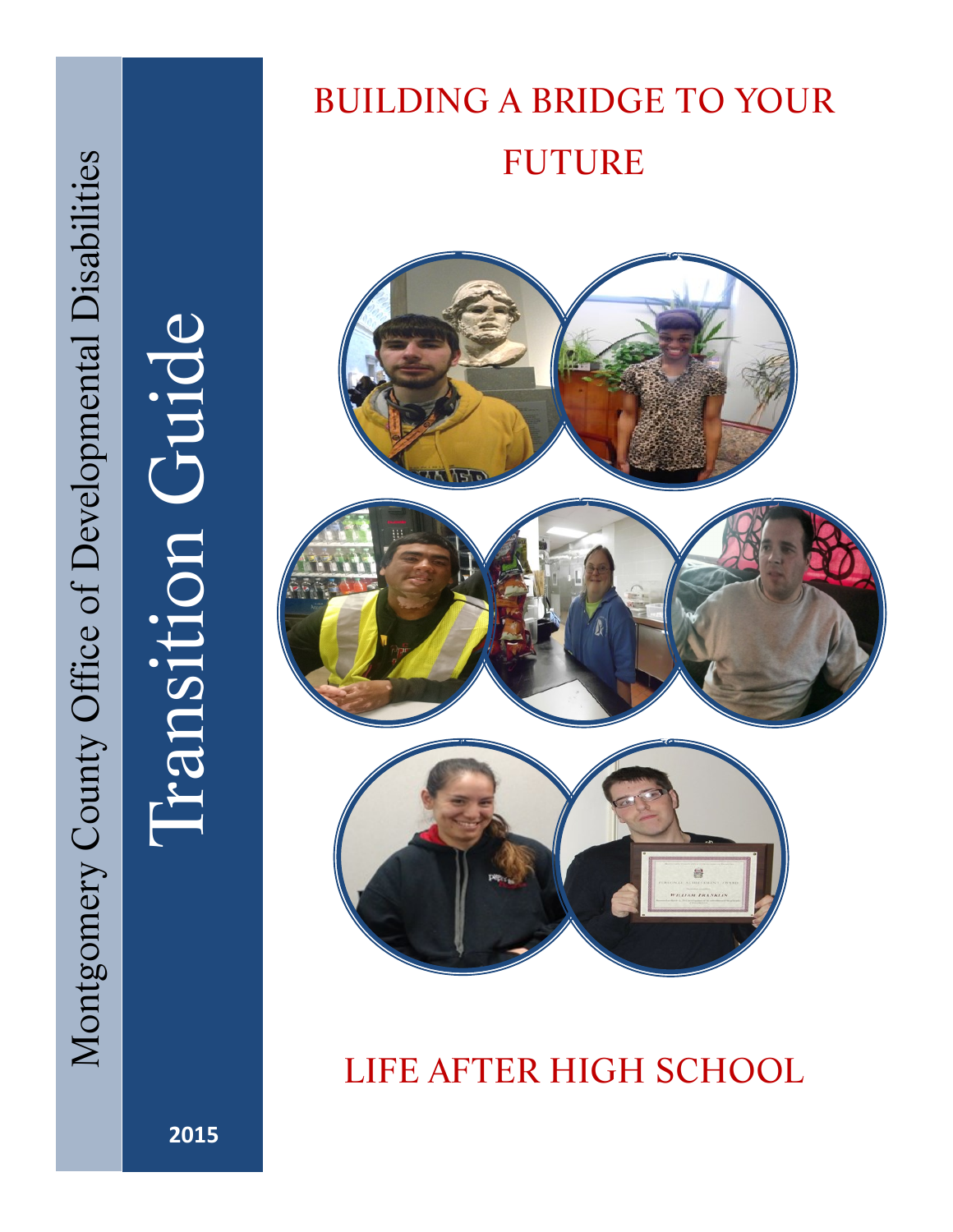# **Special Thanks To: John Ryan, Devonna, Anil, Michele, John, Raquel and Billy**

Some of the young adults who appear on the cover have successfully transitioned to adult life; others continue on their journey.

Mrs. Filmyer, a mother whose son has already transitioned, knows that communication is both verbal and non-verbal. Her advice to parents is to listen to their child's verbal and non-verbal signals when planning for transition to adult life. Encourage your child to be part of the process. Remember, it's hard work to get started but the journey of a thousand miles begins with a single step.

| <b>TABLE OF CONTENTS</b>        |             |  |  |
|---------------------------------|-------------|--|--|
| <b>Office of Developmental</b>  |             |  |  |
| <b>Disabilities</b>             | Page 1      |  |  |
| Office of OVR                   | Page 2      |  |  |
| <b>Medical Assistance and</b>   |             |  |  |
| <b>Social Security</b>          | Page 3      |  |  |
| <b>DRN and VNA</b>              | Page 4      |  |  |
| <b>Know your Day Options</b>    | Page 5      |  |  |
| <b>Timeline for Transition</b>  | Page 6      |  |  |
| <b>Additional Resources</b>     | Page 7      |  |  |
| <b>Local &amp; State Events</b> | Pages 8 & 9 |  |  |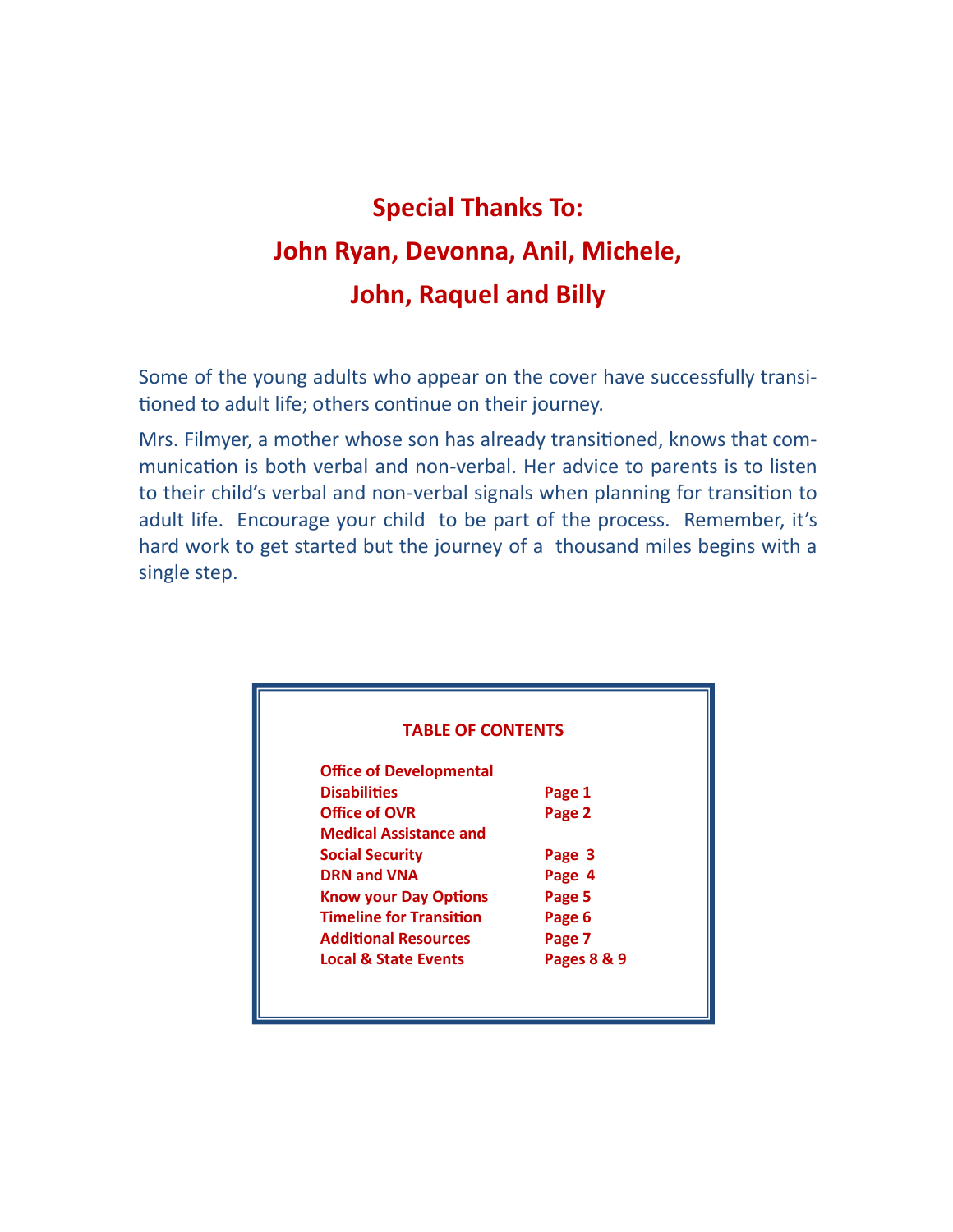

We are happy to present the new Transition Guide for families and their children who have a diagnosis of intellectual disability and are preparing to transition from the educational to the adult system. We hope this information will help individuals to live and work in the community .

Some of the systems that families must navigate are: the Montgomery County Office of Developmental Disabilities, the County Assistance Office (CAO), the Social Security Office, and the Office of Vocational Rehabilitation. Additionally, there are non-governmental organizations that provide various types of free assistance, such as Visiting Nurses Association and Disability Rights Network. Each system has its own unique set of requirements, services and procedures.

### **HOW TO REGISTER FOR SERVICES WITH THE MONTGOMERY COUNTY OFFICE OF DEVELOPMENTAL DISABILITIES**

The Montgomery County Office of Developmental Disabilities is a county operated governmental organization. In order to receive services, families and individuals must register by contacting the Intake Coordinator. In addition, individuals must meet the following eligibility requirements:

- A diagnosis of intellectual disability prior to the age of 22
- Full-scale IQ of 70 or below
- Significant limitations in adaptive functioning skills

Once you are determined eligible for services, an Intake Meeting will be scheduled by the Intake Coordinator. At the meeting, you will choose a Supports Coordination Organization (SCO) and they will assign a Supports Coordinator to you. A Supports Coordinator (SC) will work with you to develop a plan and coordinate the services to support your goals. Your Supports Coordinator will be glad to discuss services that are available through the intellectual disability system such as Employment Supports, Habilitation, Respite, Day Services, Transportation, Residential Services and Vehicle Adaptations.

> **Office of Developmental Disabilities Intake Coordinator: 610-278-5666 Human Services Center 1430 DeKalb Street Norristown, PA 19404-0311**

For more information about services and providers visit **[https://www.montco.org/DocumentCenter/View/6147](https://www.hcsis.state.pa.us/hcsis-ssd/pgm/asp/prhom.asp)  [and http://www,montcopa,org/DocumentCenter/View8176.](https://www.hcsis.state.pa.us/hcsis-ssd/pgm/asp/prhom.asp)**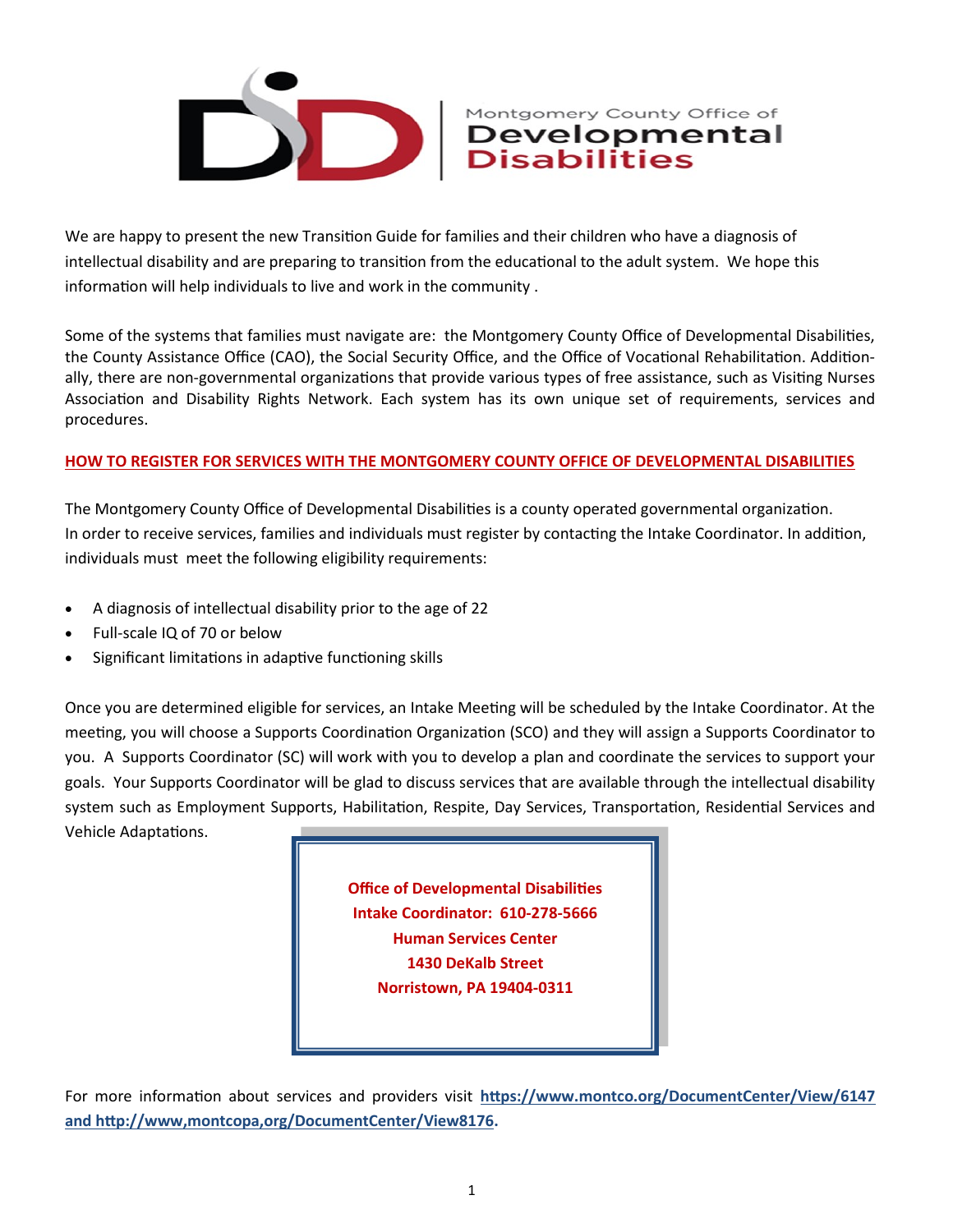

### **The Office of Vocational Rehabilitation (OVR)**

The Office of Vocational Rehabilitation, a state governmental organization, is responsible for helping persons with disabilities prepare for, obtain, and maintain employment.

There is emphasis on "*Employment" as a First Option* for individuals with intellectual disabilities. This is particularly important as the country moves to full inclusion of persons with disabilities into the workforce and community. The Montgomery County Office of Developmental Disabilities (DD) encourages individuals to make employment supports and services a 1<sup>st</sup> choice. It is recognized that individuals with disabilities need on-going, comprehensive supports and services to become employed and stay employed. OVR can provide these supports to eligible individuals. To apply for OVR services contact the Intake Counselor or ask your Supports Coordinator for help in obtaining an application.

> **The Office of Vocational Rehabilitation (OVR) 1875 New Hope Street Norristown, PA 19401 484-250-4340 or (800) 221-1042**

OVR services are short-term, generally for a 90 day period; after this time period, the Office of Developmental Disabilities can help by providing the supports and services you may need to continue your career. However, you must be registered with the Office of Developmental Disabilities to receive ongoing employment services . Services are provided by Job Coaching Agencies. For more information on job coaching agencies, visit **https://www.montco/DocumentCenter/View/6147.** 

OVR also provides secondary education to qualified persons at the Hiram G. Andrews Centers, Johnstown, PA. The Center provides a comprehensive program offering campus dormitory living, health services, degreed and diploma programs.

Get the facts … Some individuals believe that benefits will be terminated when employed and this prevents them from pursuing employment. Your overall financial position usually improves when you work and in many cases you can continue to receive benefits. To understand your situation, the Work Incentives Planning and Assistance Program (WIPA), administered by Disability Rights Network, offers individualized benefits counseling. See page 5 for information on benefits counseling.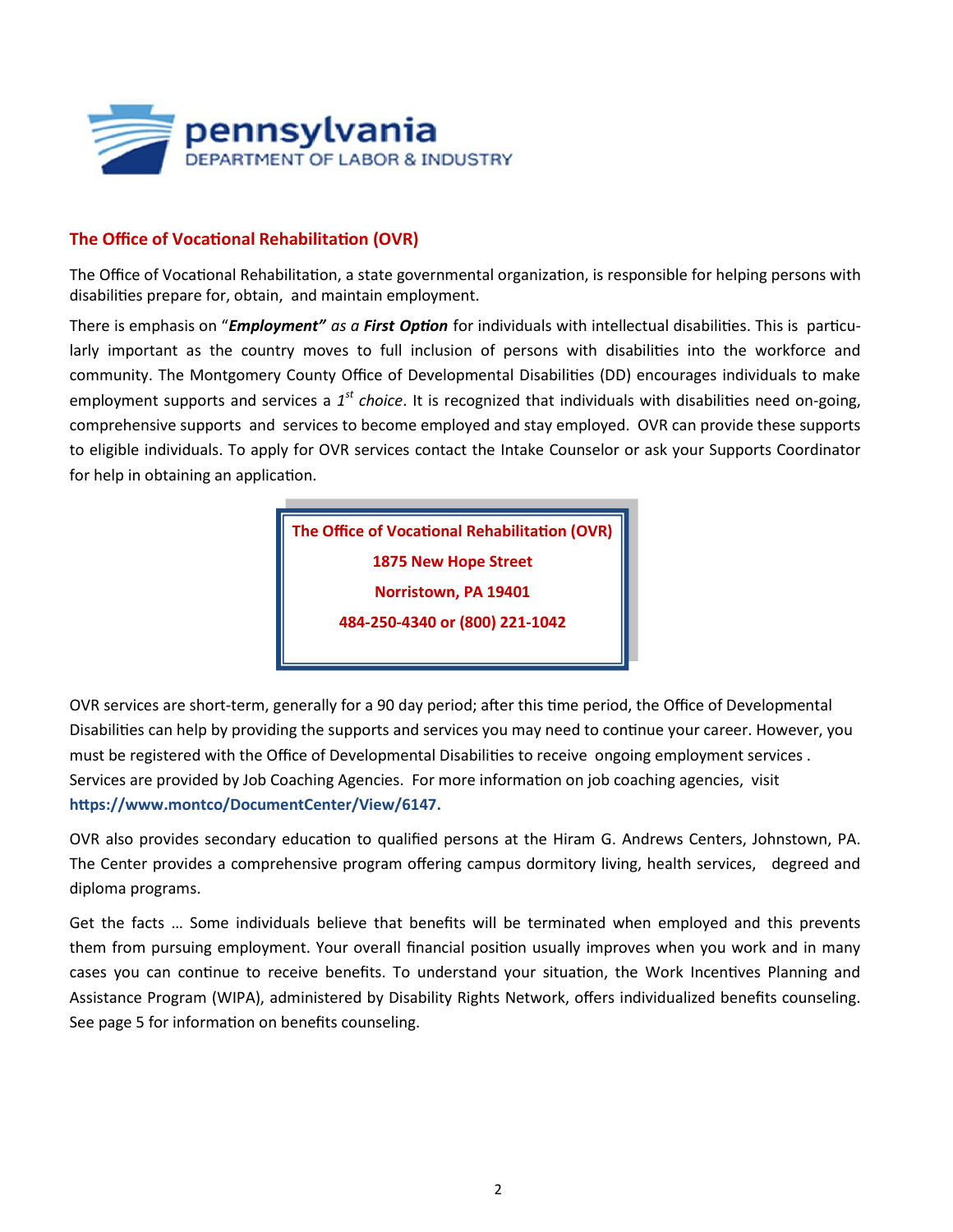

### **How to Apply for Medical Assistance**

The Montgomery County Medical Assistance Office is known as the County Assistance Office (CAO) and is a state governmental organization. It is important to apply for MA because services offered through the Office of Developmental Disabilities are an extension of MA benefits. More familiar MA benefits are healthcare services such as physician visits, dental care and mental health services. These services may be covered by private insurance and Medical Assistance. Also, your private or employment insurance co-pays may be covered by MA.

To obtain benefits you may apply:

- online at **[www.compass.state.pa.us](http://www.compass.state.pa.us)**  (the fastest and easiest method)
- by visiting the local office in Norristown
- by downloading a paper application and mailing to CAO

**Montgomery County Assistance Office Norristown District 1 1931 New Hope Street Norristown, PA 19401 Toll free 1-877-398-5571 Or 610-270-3500**



### **How to Apply for Social Security**

Social Security is a federal government social insurance program available to retired, disabled and financially needy persons. To receive benefits, you must apply to Social Security. There are several benefit allowances available for persons with disabilities such as Supplemental Security Income (SSI), Social Security Retirement Benefits (SSA) and Social Security Disability Insurance (SSDI).

A disabled person must be financially needy to receive SSI. A disabled person can receive SSDI benefits based on their own work record or a parent's work record. An adult with a disability, diagnosed prior to 18-years old, can collect benefits if a parent is collecting Social Security income or if a parent is deceased. To access further information contact the Social Security Administration.

> **Social Security Administration 1700 Markley Street, 1st Floor Norristown, PA 19401 1-800-772-1213**

> > **www.socialsecurity.gov**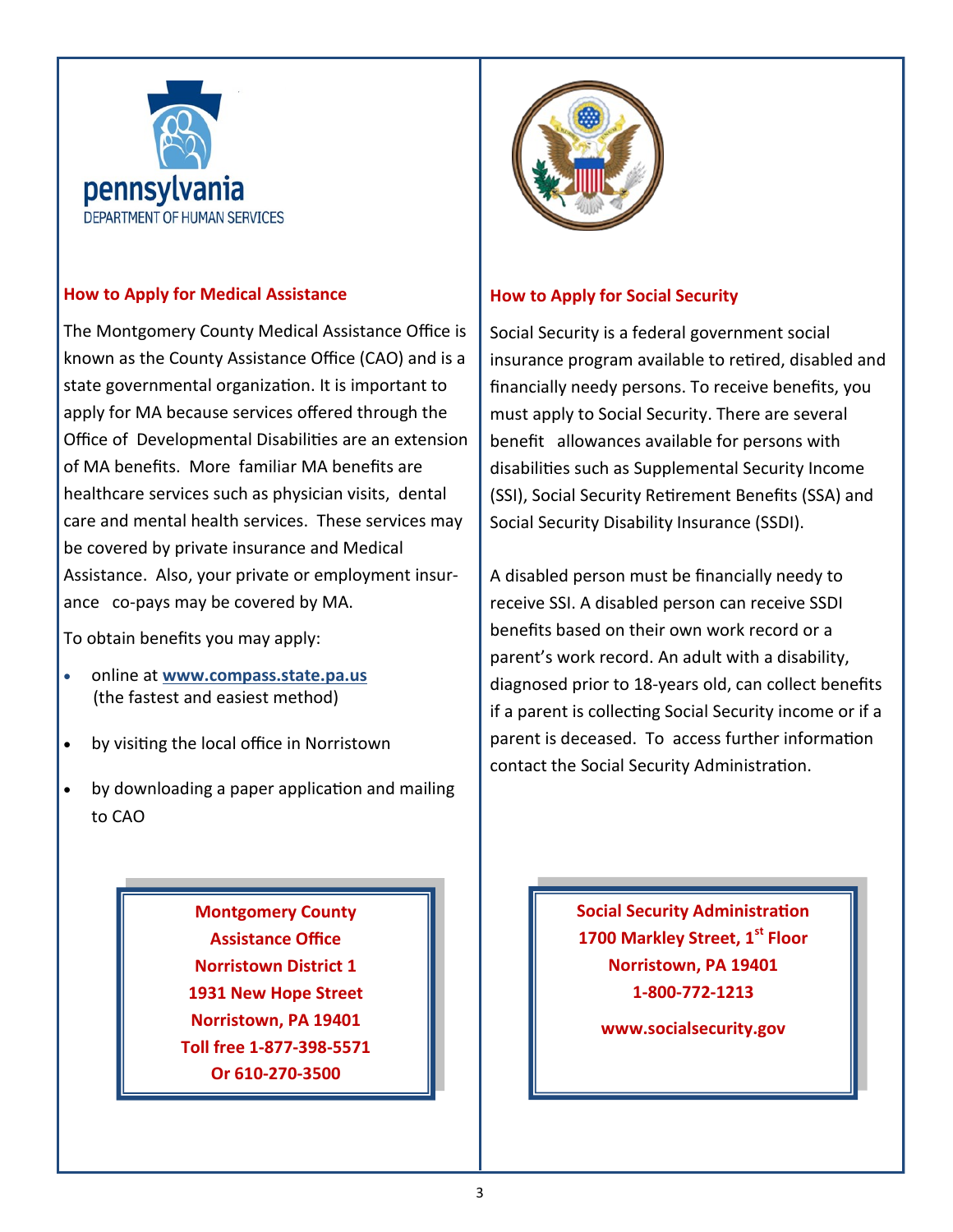

### **Disability Rights Network of PA (DRN)**

### **Work Incentives Planning and Assistance (WIPA)**

Disability Rights Network of Pennsylvania (DRN) operates the Work Incentives Planning and Assistance (WIPA) Program. The DRN is a statewide, non-profit, corporation that protects the civil rights of adults and children with disabilities.

The WIPA Program is a free service for individuals receiving Social Security Disability Insurance and /or Supplemental Security Income who are between the ages of 18 and 64 and their families. The benefits coordinator will help you understand work rules and regulations to access benefits.

A coordinator can discuss with you:

- The effect of employment on your benefits
- The work incentives to maximize your income and health care options
- How to participate in the Ticket to Work Program application process
- The Employment Job Coaching Agencies that are available

**Disability Rights Network Tyra Virden, Work Incentive Coordinator 1315 Walnut Street, Ste. 500 Philadelphia PA 19107 (215) 238-8070, X. 216 [tvirden@drnpa.org](mailto:tvirden@drnpa.org)**



### **Visiting Nurse Association Community Services**

### **(VNA) Personal Navigator Program**

Applying for benefits can be overwhelming, confusing and time-consuming. Another concern is many governmental organizations encourage you to initially submit your application online. Pew Research found that this is a challenge for non-users of technology. The Visiting Nurse Association, through their Personal Navigator Program, offers *free* help to complete documentation for 22 separate benefits. The Navigator can help you apply for the following and more:

- Social Security Supplemental Security Income (SSI)
- Medicare and Medicaid
- Medical Assistance for Workers with Disabilities
- Child Care
- Personal Emergency Response Services
- Mental Health and Drug and Alcohol treatment

A client or family member must call the VNA Community Services, Inc. Personal Navigator Program to schedule an appointment with a navigator. The navigator will personally submit the online paperwork to connect eligible individuals to benefits. There are four site locations for your convenience which include Abington, Norristown, Pottstown and Colmar. For additional program information, or to determine if you qualify for benefits, contact the VNA

> **VNA Community Services, Inc. Personal Navigator Program 1-800-591-8234 info@vnacs.org**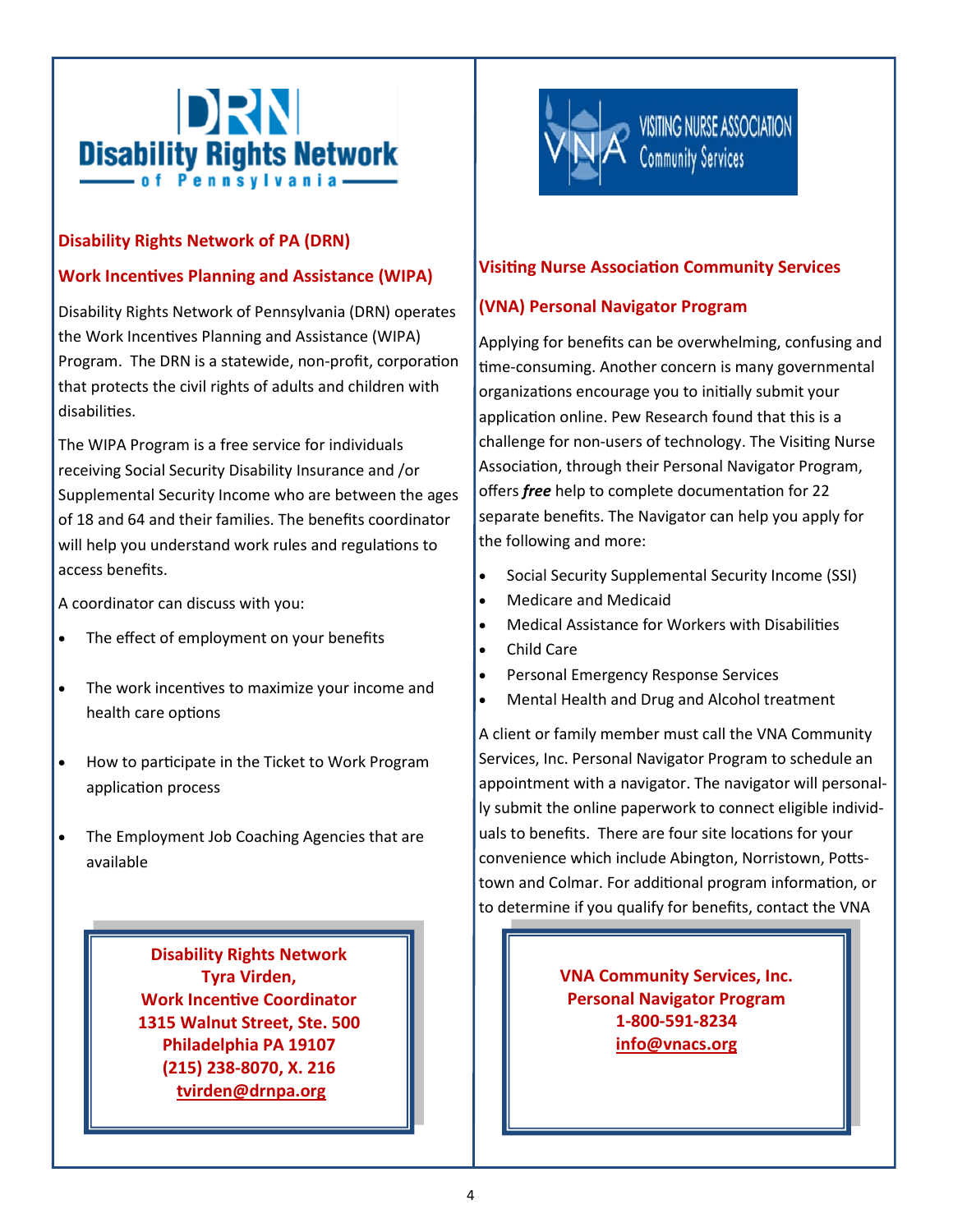## Know Your Day Options

Individuals and their families may want to explore various day providers to determine if the services and activities are a good fit. This will give you an opportunity to compare how the providers assist you to further your level of independence to live and work in the community. These providers can be explored during the IEP transition years. Contact providers to schedule visits. Being prepared helps the decision making process go quicker when funding becomes available.

A list of providers is available at<http://www.montcopa.org/DocumentCenter/View/6147>.

| Supported<br>Employment                                                                          | <b>Transition</b><br>Employment                                   | <b>Licensed Day Programs</b><br><b>Two Types</b><br><b>Pre-vocational Program</b><br><b>Adult Training Facilities</b><br>(ATF) | <b>Non-traditional Day</b><br>Programs                                                                                                           |
|--------------------------------------------------------------------------------------------------|-------------------------------------------------------------------|--------------------------------------------------------------------------------------------------------------------------------|--------------------------------------------------------------------------------------------------------------------------------------------------|
| Individual has one-on-<br>one assistance by job<br>coach to obtain and keep<br>competitive work. | A job coach provides<br>instructions at all<br>times.             | The various Pre-Vocs and<br>ATF Providers can offer<br>unique activities.                                                      | A Direct Care Professional<br>provides instruction and<br>supervision.                                                                           |
| Individual earns mini-<br>mum wage or more.                                                      | Individuals with disa-<br>bilities work in<br>groups.             | A Direct Care Professional<br>assists at all times.                                                                            | Can participate as a small<br>group or individually in<br>activities such as volun-<br>teering and social events.<br>Transportation is provided. |
| Individual and employer<br>may receive ongoing fol-<br>low-up assistance by job<br>coach.        | Work occurs at busi-<br>nesses with non-<br>disabled individuals. | Both types of programs<br>occur at facilities and may<br>or may not include com-<br>munity participation.                      |                                                                                                                                                  |
| Individual is usually not<br>supervised during all<br>work hours.                                | Minimum wage is gen-<br>erally received but is<br>not required.   | Individuals at Pre-Voc<br>earn sub-minimum wage<br>by doing contract work;<br>earnings are based on<br>how much work is done.  | Activities are individualized<br>according to interests.                                                                                         |
| Individual works with<br>non-disabled co-workers.                                                |                                                                   | Individuals at ATF's learn<br>self-help skills, arts and<br>crafts.                                                            |                                                                                                                                                  |
|                                                                                                  |                                                                   |                                                                                                                                |                                                                                                                                                  |
|                                                                                                  |                                                                   |                                                                                                                                |                                                                                                                                                  |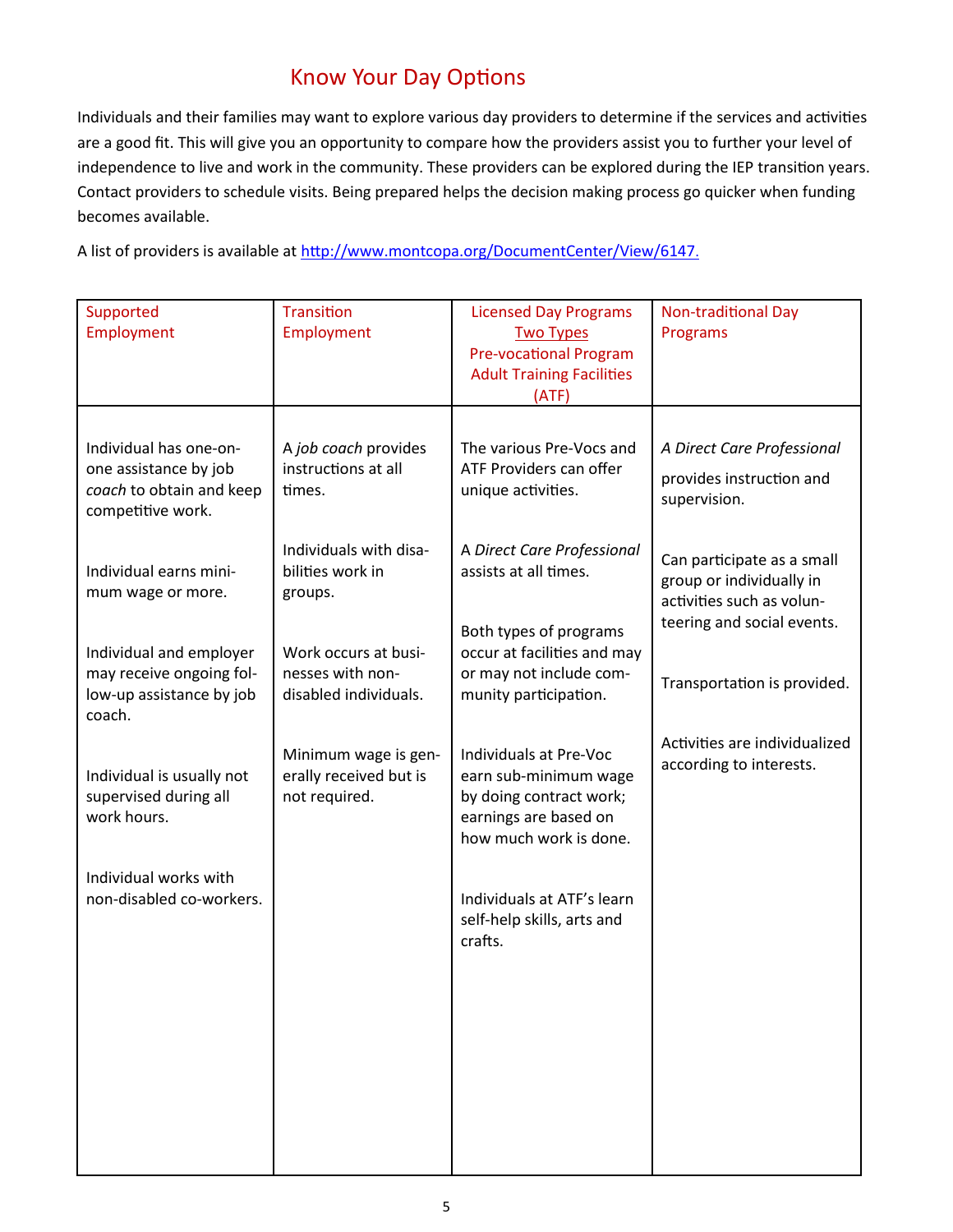### **SUGGESTED TIMELINE FOR TRANSITION ACTIVITIES**

### **Age 14-15**

- **If you are not registered by age 14 contact the Office of Developmental Disabilities**. **You may register as early as 3 years of age.**
- **Invite your Supports Coordinator to your Individualized Educational Plan (IEP) Transition meetings**

### **Age 16-17**

- **Invite Supports Coordinator to IEP Transition Meeting**
- **Contact Office of Vocational Rehabilitation (OVR) if graduating at 18**
- **Invite OVR counselor to your IEP Transition Meeting**

### **Age 18**

- **Invite Supports Coordinator to IEP Transition Meeting**
- **Contact Social Security Office for eligibility and benefits**
- **Contact County Assistance Office (CAO) for medical and other benefits eligibility. It is necessary to register once you're 18 although you may have registered when you were under age 18. At age 18 you're legally an adult and prior to that age you're a child.**
- **Males need to complete selective services registration**
- **Register to vote**
- **Contact Workforce Benefits Coordinator (DRN-WIPA) if graduating at age 18**
- **Contact expert on estate planning and special needs trusts**

### **Age 19-20**

- **Continue to invite SC to IEP Transition Meeting**
- **Contact the Office of Vocational Rehabilitation if you are graduating at age 21**
- **Invite OVR counselor to your IEP meeting**
- **Contact Social Security and County Assistance Office if not completed at a prior time**

### **Age 21**

- **Contact Office of Developmental Disabilities, County Assistance Office, Social Security and OVR if not completed at a prior time**
- **Invite SC and OVR counselor to your IEP meeting**
- **Last year youth is entitled to education services**
- **Transition to adult health care provider**
- **Contact private insurance company for policy on continuing coverage**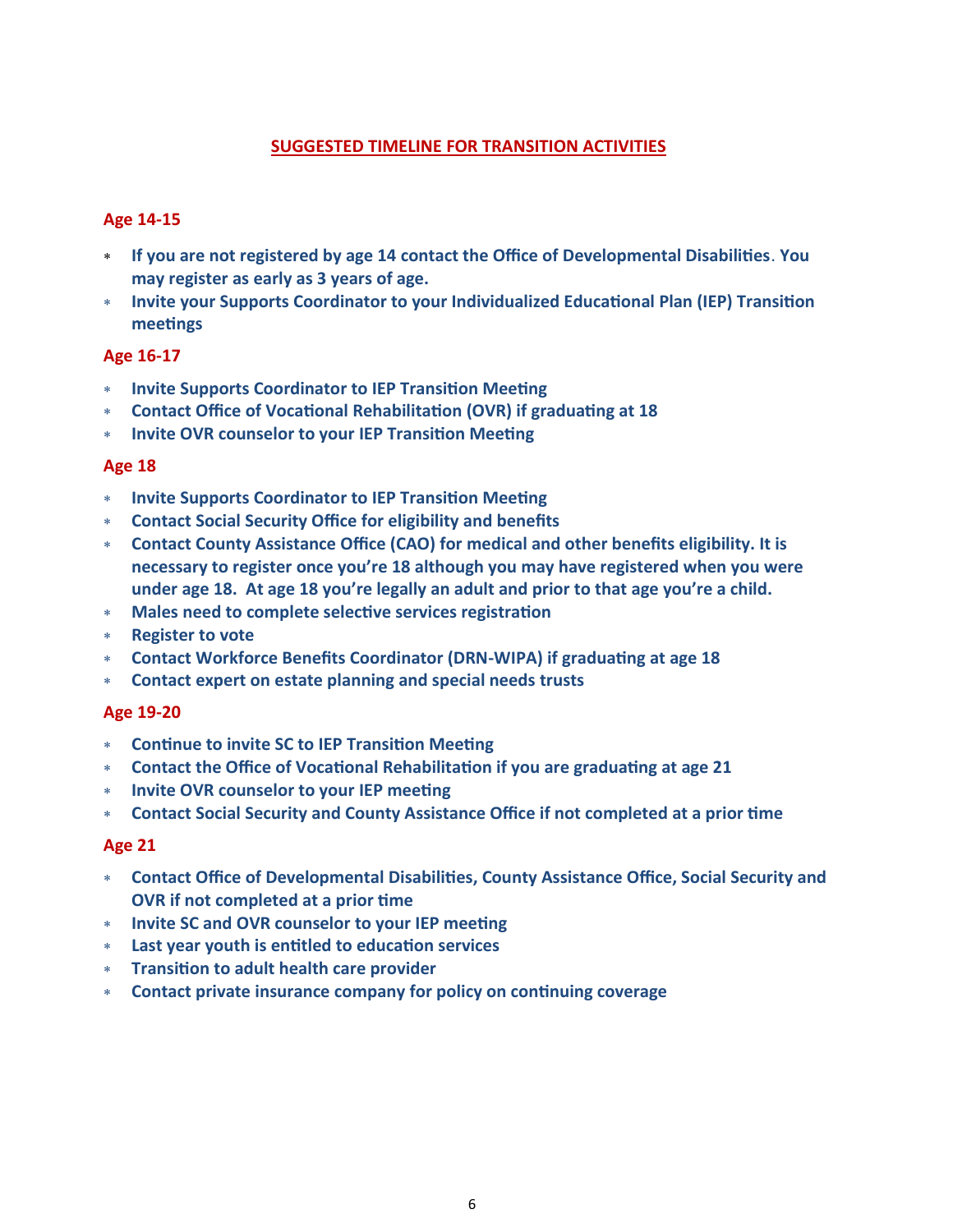### **Additional Resources:**

The Secondary Transition website provides youth, young adults, parents and professionals with secondary transition resources to assist with the transition to post-secondary goals such as education, employment and community living. **<http://www.secondarytransition.org/>**

The Pennsylvania Youth Leadership Network (PYLN) is a team of youth leaders with disabilities from across PA with a purpose to develop self-determination, empowerment and leadership of youth to promote successful post school outcome. **<http://www.pyln.org/>**

Think College is a comprehensive website about college programs throughout the US for individuals with intellectual disabilities. **<http://www.thinkcollege.net/>**

The Institute on Disabilities at Temple University is the PA University for Excellence in developmental disabilities education, research and services. There are 20+programs including information on assistive technology and updated material on the intellectual disabilities system in PA. **<http://www.temple.edu/instituteondisabilities/>**

PA Department of Health "Transition Health Care Checklist" is a resource to help youth successfully transition to adult living that includes health, financial, legal and many additional issues. **<http://transitioncoalition.org/transition/file.php?source=presentations&sourceFile=healthcare>**

PA Assistive Technology foundation (PATF) provides education and financing opportunities for people with disabilities and older Pennsylvania to acquire assistive technology devices and services to improve quality of life issues. **<https://patf.us/>**

This guide provides information on managing your money, instead of letting your money manage you. **https://patf.us/wp-[content/uploads/2014/03/PATF\\_FinanceBooklet\\_2ndEd](https://patf.us/wp-content/uploads/2014/03/PATF_FinanceBooklet_2ndEd-2013-10-4-2013-FINAL-FINAL-FINAL.pdf)-2013-10-4-2013-FINAL-FINAL-[FINAL.pdf](https://patf.us/wp-content/uploads/2014/03/PATF_FinanceBooklet_2ndEd-2013-10-4-2013-FINAL-FINAL-FINAL.pdf)**

The Policy Information Exchange (PIE) informs and educates Pennsylvanians with disabilities, their families and the general public about policy issues at the federal, state and local level. **[http://www.thearcpa.org/what\\_we\\_do/pie.html](http://www.thearcpa.org/what_we_do/pie.html)**

The LEAD Center is a collaborative of disabilities, workforce and economic empowerment organizations dedicated to advancing individual and systems change to improve economic self-sufficiency for all people across the spectrum of disability. **<http://www.leadcenter.org/>**

PEAL Center helps families and individuals with disabilities with special education information, face-toface, online trainings and workshops on issues related to disabilities. Visit the website to receive newsletter and learn about the Annual Conference. **<http://pealcenter.org/>**

Philadelphia Coordinated Health Care (PCHC) provides health care education for individuals with intellectual disabilities, their families and staff. **<https://www.pchc.org/>**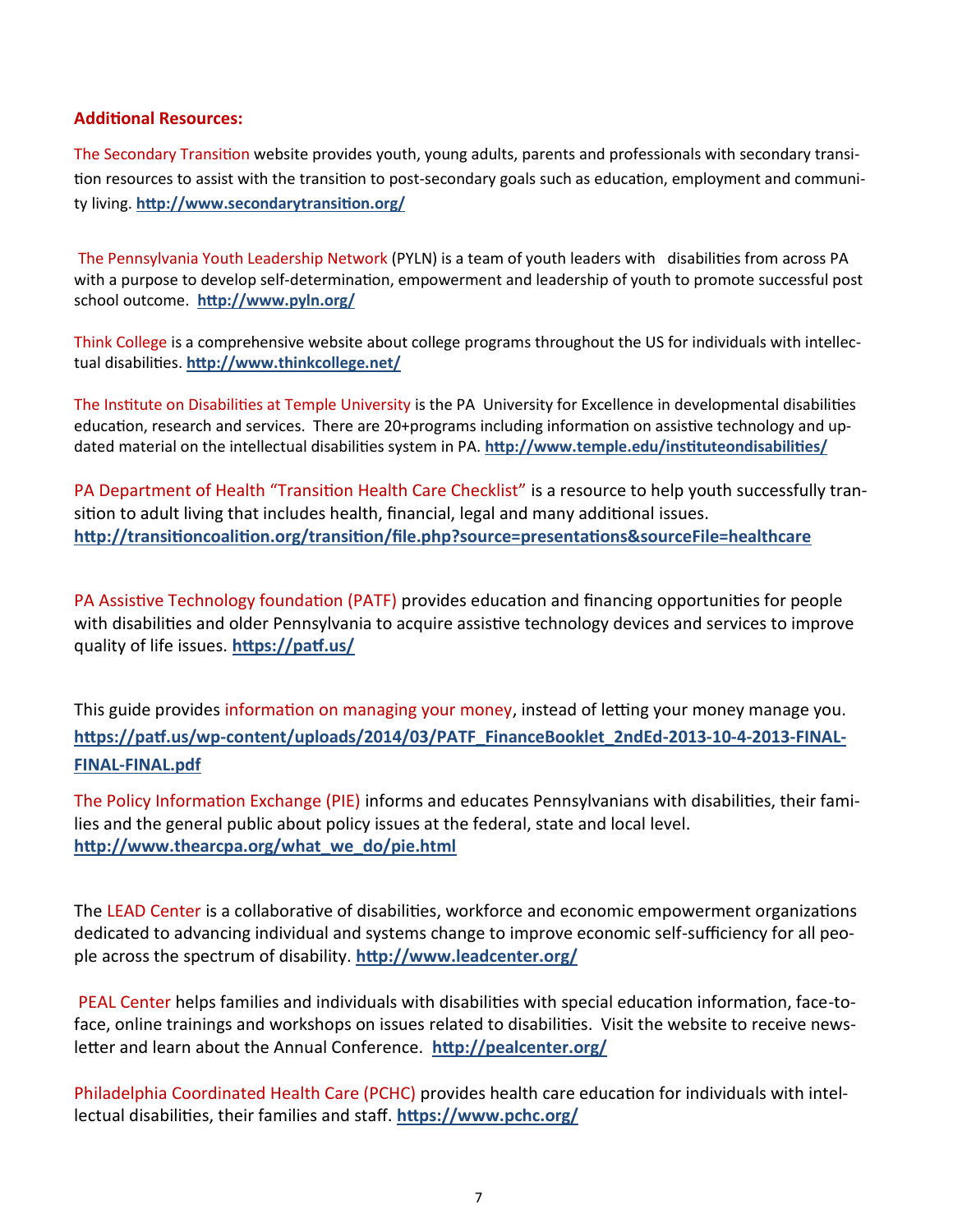### **Local and State Transition Events and Meetings**

There are local and state transition events for individuals with intellectual disabilities, their families, and professionals. The purpose of these events is to promote successful transition for young adults and their families. Providers of services, governmental organizations and other experts are available to talk to you and provide presentations on postsecondary education, community participation, housing options, healthy lifestyle, estate planning and employment.

### **The Montgomery County Intermediate Unit (MCIU) - Fall and Spring Transition Expos**

The Montgomery County Intermediate Unit Transition sponsors a fall and a spring *Transition to Life Resources Expo* for youth with intellectual disabilities, autism and mental illness. *The Expo will be on Thursday, November 19, 2016*. Local provider agencies, governmental organizations, fitness companies, social organizations, camps, colleges and other post-secondary education programs provide personalized expertise to you and your family. Contact Matthew Harris @maharris@mciu.org or 484-808-2132.

There is also a *Local Coordinating Council* that works to promote effective transition for students with disabilities. The council is made up of parents, schools, provider agencies, businesses, and parents. Contact Matthew Harris @maharris@mciu.org or 484-808-2132 if you are interested in attending.

### **The Montgomery County Office of Developmental Disabilities**

The Montgomery County Office of Developmental Disabilities offers seminars and trainings each year for young adults, their families and professionals. If you have additional training requests, please contact Trish Golden at pgolden@montcopa.org or 610-278-3645

### **Social Security Seminars**

Michael Walling, national expert on social security and other benefits, offers a seminar on *Maximizing Your Income.* Mike will present on Thursday, December 3, 2015. Please visit our Facebook page at **[https://](https://www.facebook.com/pages/Montgomery-County-Dept-of-Behavioral-Health-and-Developmental-Disabilities/223611657675855?fref=ts) [www.facebook.com/pages/Montgomery](https://www.facebook.com/pages/Montgomery-County-Dept-of-Behavioral-Health-and-Developmental-Disabilities/223611657675855?fref=ts)-County-Dept-of-Behavioral-Health-and-Developmental-[Disabilities/223611657675855?fref=ts](https://www.facebook.com/pages/Montgomery-County-Dept-of-Behavioral-Health-and-Developmental-Disabilities/223611657675855?fref=ts) or<http://www.montcopa.org/> or contact Trish Golden at [pgold](mailto:pgolden@montcopa.org)[en@montcopa.org](mailto:pgolden@montcopa.org)** or 610-278-3645 to register.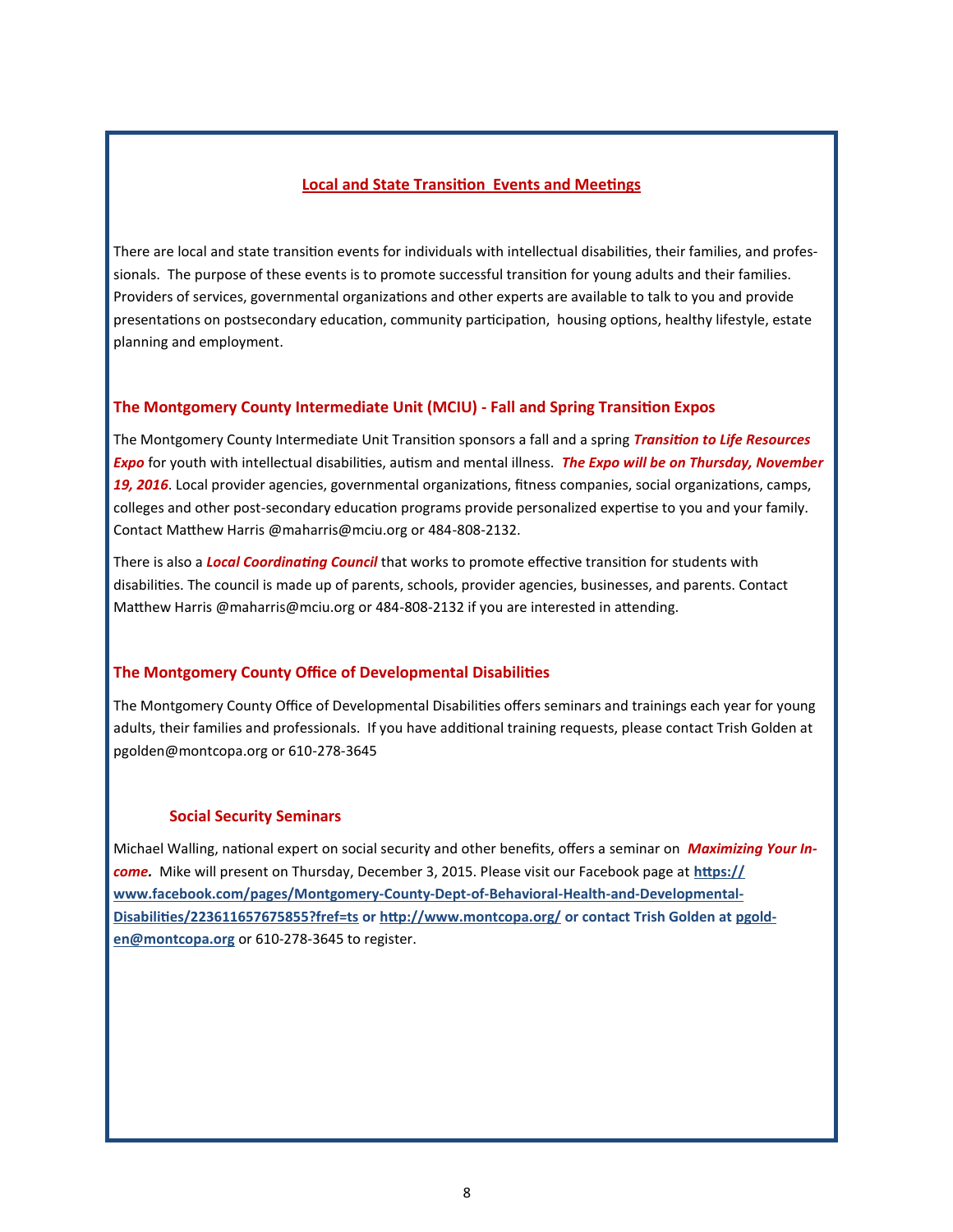### **Lifesharing**

Each year our office hosts a Lifesharing event to learn about this residential option. Date for 2016 to be determined. Providers share information on how it works and families present on the successes their loved ones experience with this nurturing environment. Please contact Jackie Grimes at **[jgrimes@montcopa.org](mailto:jgrimes@montcopa.org)** or 610-278-1452 for more information.

### **Registration, Eligibility and Services**

We offer free presentation on registration, eligibility and services to schools, parent groups and other interested parties in Montgomery County. We are available during the day and evening. To schedule your presentation please call Lauren Foell at **[lfoell@montcopa.org](mailto:lfoell@montcopa.org)** or 610-278-3672.

### **Developmental Disabilities Committee**

You are cordially invited to attend the Developmental Disabilities Committee meeting on the 4th Monday of the month at 6:30 pm. This committee promotes the development of quality services for individuals with disabilities by considering issues relating to the county program. Please contact Gerry Feeny at **[gfeeny@montcopa.org](mailto:gfeeny@montcopa.org)** or 610-292-5040 to find out meeting dates.

### **. . . . . . . . . . . . . . . . . . .**

### **Pennsylvania Community on Transition Conference at the Penn State Conference Center**

The Transition Conference will be held on July 20—22, 2016 at the Penn Stater Conference Center and Hotel State College, PA. There are breakout sessions offering sessions on social security, job coaching, smart technology, state governmental updates on policies and the direction of services. Scholarships are available to family and youth to cover registration fees and hotel expenses. Conference registration is available online after May 15 at **[www.secondarytransition.org](http://www.secondarytransition.org)** and **[www.pattan.net](http://www.pattan.net)**. You may call Patty Panuccio at PaTTAN-Pittsburg at 800-446-5607, Ext. 6841 or **[ppanuccio@pattan.net](mailto:ppanuccio@pattan.net)** for registration information.

### **Association of People Supporting Employment....APSE**

An Employment Conference is held annually and is sponsored by the Association of People Supporting Employment First (APSE). The conference focuses on community employment of people with disabilities. Businesses, local and national community leaders present on state-of-the-art strategies to ensure equitable employment for citizens with disabilities. The 2016 conference will be in Charlotte, NC at the Omni Hotel on June 22 - 25, 2016. Visit **[www.apse.org](http://www.apse.org)** or call 301-279-0060 for information.

### **Families CCAN**

Families CCAN is a group of families of adults with disabilities who are working to find innovative solutions for employment, housing and community living for their adult family members. Monthly meetings are held on educational programs and networking opportunities for parents, professionals and agencies. Families CCAN is sponsoring a day-long conference, **"Solving the Housing Crisis for Adults with Developmental and Intellectual Disabilities: Challenges, Opportunities and Innovation" on October 14, 2015**, 9:00 AM to 5:00 PM at Houston Hall at Perelman Quadrangle, University of Pennsylvania, 3417 Spruce Street, Philadelphia, PA. For further information contact Sara Crimm at **[saracrimm.familiesccan@gmail.com](mailto:saracrimm.FamiliesCCAN@gmail.com)** or 215.280.2758 or Amy Lutz at **amy@easifoundation.org**, or 610.308.5548. Also get on our active parent listserv. *New Members and Guests are Welcome to Families CCAN*.